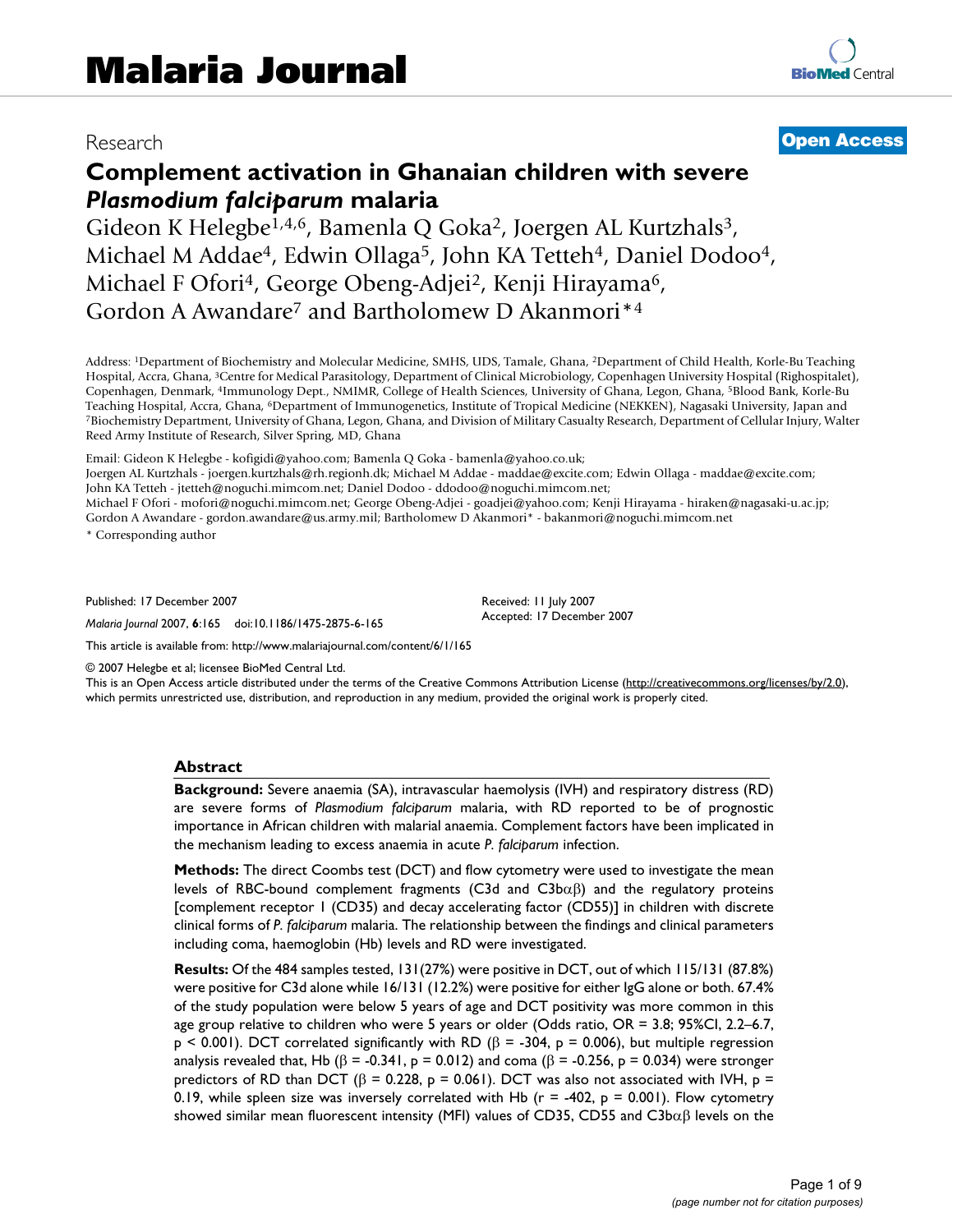surfaces of RBC in patients and asymptomatic controls (AC). However, binding of  $C3b\alpha\beta$ correlated significantly with CD35 or CD55 (p < 0.001).

**Conclusion:** These results suggest that complement activation contributed to anaemia in acute childhood *P. falciparum* malaria, possibly through induction of erythrophagocytosis and haemolysis. In contrast to other studies, this study did not find association between levels of the complement regulatory proteins, CD35 and CD55 and malarial anaemia. These findings suggest that complement activation could also be involved in the pathogenesis of RD but larger studies are needed to confirm this finding.

#### **Background**

The mortality associated with malaria largely occurs in children as a result of complications, such as severe anaemia (SA), intravascular haemolysis (IVH), cerebral malaria (CM) and metabolic acidosis, clinically manifested as respiratory distress (RD) [1-5]. Sub-Saharan Africa accounts for 90% of the world's 300–500 million malaria cases and 1.5–2.7 million deaths annually [6]. A recent study has shown that in Ghana, the most common manifestations of severe malaria (SM) are SA (36.5%), followed by RD (24.4%) and CM (5.4%) [7]. There are no reports of the relative contribution of IVH to SM cases in Ghana.

IVH due to *P. falciparum* is a condition with high casefatality if diagnosis and treatment are not optimal [8]. It is usually considered a rare complication of malaria in endemic areas, but recent studies have highlighted its importance [5,9]. Although it appears that the direct RBC destruction due to IVH is a minor contributor to malarial anaemia it is nonetheless strongly associated with erythrophagocytosis and with a poor prognosis [5,9]. Most studies of IVH in malaria have focussed on the influence of glucose 6-phosphate dehydrogenase (G6PD) [10-12], and the role played by antimalarial drugs such as chloroquine [13,14]. Mechanical trauma from a damaged endothelium, complement fixation and activation on the RBC surface, and infectious agents may cause direct membrane degradation and cell destruction [\[4\]](#page-7-0).

It has been observed that the degree of red blood cell (RBC) breakdown during acute malaria cannot be explained solely by the direct destruction of RBC by malaria parasite schizogony [15]. Thus depletion of RBC is thought to be partly immune-mediated [15]. Infected erythrocytes bind to endothelial cells, and *P. falciparum* antigens known as erythrocyte membrane protein 1 (PfEMP1), inserted into the infected erythrocyte surface, mediate this interaction. It has been argued that these antigens are recognized by IgG subclasses that activate the classical complement pathway [16]. This pathway may also be triggered by binding of immune complexes or dead merozoites to the RBC surface [17]. As a result, monocytes, which have C3b and C3bαβ receptors on their surfaces, are activated to phagocytose the infected RBC. Thus, complement does not seem to kill parasites directly, but could play a role as an opsonin for neutrophils and macrophages [18]. In line with this, previous studies have shown that binding of complement factor C3d to RBC is common in childhood malaria, whereas IgG binding is rare [19].

A role for complement activation in RBC breakdown during malaria is supported by reports of positive DCT in patients with anaemia [20-23]. In addition, the balance between the beneficial immune activation functions of the complement cascade and its detrimental role in disease pathogenesis is maintained by a large number of regulatory proteins. Some of these include, complement receptor 1 (CD35), which binds C3b, and decay accelerating factor (CD55) and membrane attack complex inhibitor factor (CD59), which play a role in regulating haemolysis due to deposition of immune complexes on the surface of RBC [[24\]](#page-8-0). Studies have shown that, deficiencies of these membrane-bound complement-regulatory proteins on infected and uninfected erythrocytes are associated with SM [25-28]. However, these studies did not use strictly defined patient categories and, in some cases malaria diagnosis was not confirmed in the control groups. In the present study, the role of complement activation in the pathogenesis of SM was investigated in a group of Ghanaian children presenting at hospital with strictly defined manifestations of malaria, including uncomplicated malaria (UM), SA, CM, IVH and RD. In addition, the binding of complement factors and the expression of complement regulatory proteins on RBC was investigated by flow cytometry. Given the high rate of mortality associated with RD in Ghanaian children [29], and the association between SA and RD [7], the relationship between complement activation and RD was also examined.

#### **Materials and methods** *Study design and patient population*

Children between one and twelve years of age with severe forms of malaria as described previously [30], were consecutively recruited into an unmatched case control study in July-August, 2000 at the Emergency Unit of the Depart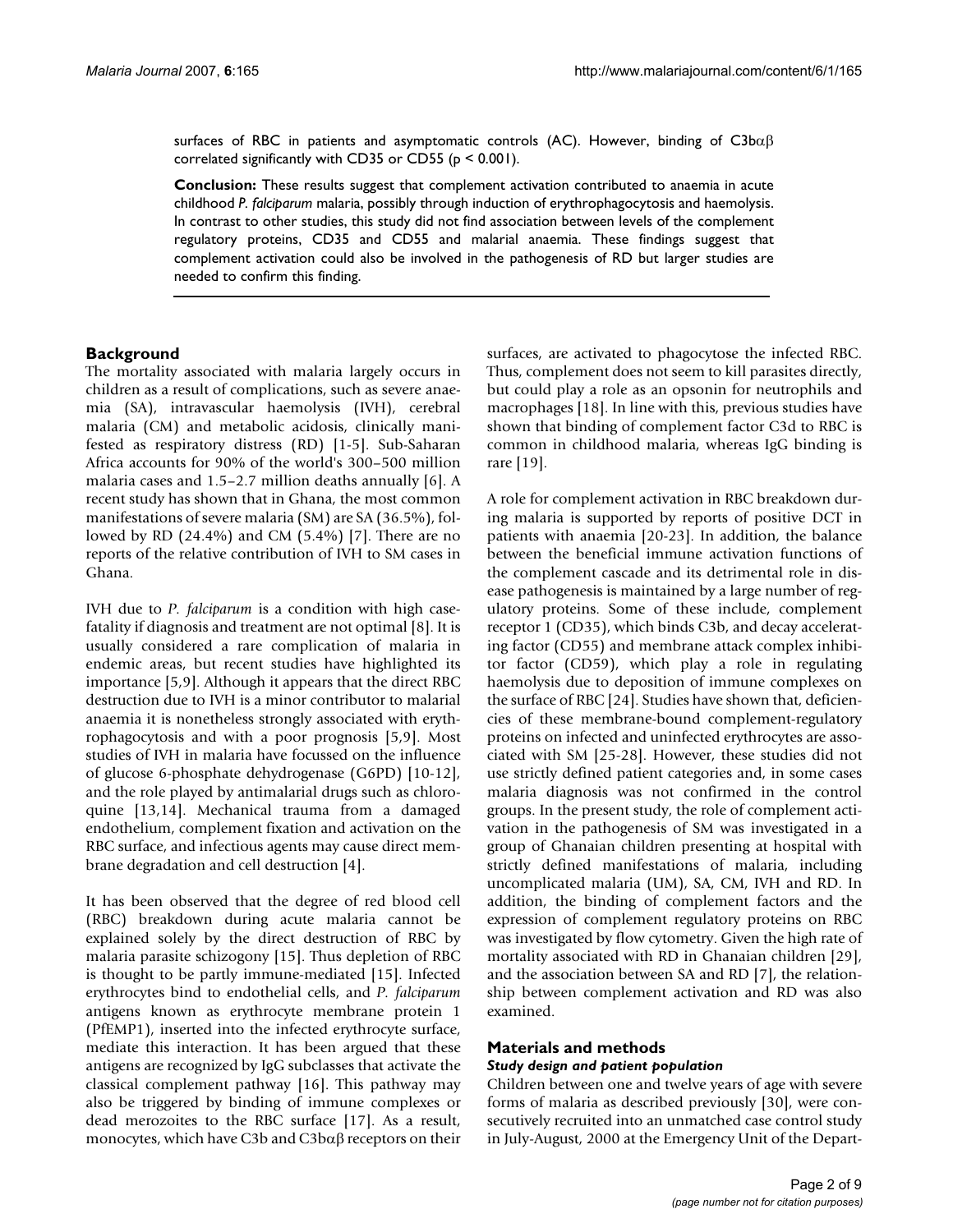ment of Child Health (DCH), Korle-Bu teaching Hospital, Accra, Ghana. Apparently healthy children, randomly selected from a database of children in the same age range from a nearby community, Dodowa were enrolled as control subjects (AC) [29,30]. Malaria transmission in the study area, a coastal savannah, is perennial with considerable seasonal variation, peaking during and immediately after the rains (May-October). Residents are estimated to receive about 20 infective bites per year and *P. falciparum* constitutes 98% of all infections [31]. The Scientific and Technical Committee of the Noguchi Memorial Institute for Medical Research and the Ethics and Protocol Review Committee of the University of Ghana Medical School, Korle Bu, Accra approved the study. All patients and control subjects were enrolled in the study only after signed, informed, parental consent was obtained.

#### *Clinical investigation and inclusion criteria*

Patients with axillary temperature > 37.5°C of no other obvious cause than malaria were screened for inclusion by a project physician. Clinical parameters were documented on standard written forms. Spleen enlargement was assessed by palpation and quantified as cm below the left costal margin along the mid-clavicular line. Patients with *P. falciparum* parasitaemia ≥ 10,000 parasites/µL were enrolled into the study if they fell into one of the following patient categories [29]: SA: haemoglobin (Hb) < 5 g/ dL, fully conscious with no episodes of severe bleeding, reported or observed convulsions; CM: Blantyre coma score  $\leq$  3 and duration of coma > 60 minutes, any Hb value and no record of recent severe head trauma and other cause of coma or neurological diseases; IVH: evidence of haemoglobinuria detected by the urine dipstick test (Roche Diagnostics Ltd, Great Britain) followed by microscopy as described elsewhere [21]; RD: rapid breathing plus one or more of the following: alar flare, chest recessions, use of accessory muscles for respiration, or abnormally deep breathing; UM:  $Hb > 8$  g/dL, fully conscious, no other features of SM. Patients with Hb between 5 and 8 g/dL were only included if they fell into one or more of the patient categories: IVH, CM and RD.

# *Exclusion criteria*

Patients who were sickling positive were excluded. Other haemoglobinopathies were not taken into consideration. Patients were also excluded from the study based on evidence of other infectious disease such as typhoid or upper respiratory tract infections or any other identified cause of anaemia than malaria. Patients with a history of antimalarial treatment within 2 weeks prior to admission were excluded [13,14].

# *Management of patients*

Based on institutional practice at the time, all patients with UM were treated with a standard chloroquine regime at a total dose of 25 mg/kg body weight, given over three days. In the event of treatment failure, treatment with amodiaquine (10 mg/kg body weight per day, as single daily doses for three days) was instituted. All patients with SM were treated with either amodiaquine syrup via nasogastric tube at the same dosage as described, or intramuscular quinine dihydrochloride (10 mg/kg body weight, 8-hourly). Parenteral quinine was changed to syrup at the same dosage when patients regained full consciousness or after 72 hours (which ever was earlier), to complete a 7-day course. Patients with SA or RD were given humidified oxygen and children with Hb < 5 g/dL received blood transfusions [29].

# *Blood sampling and laboratory analysis*

Immediately after admission, 5 ml of venous blood was collected into EDTA tubes from all patients screened for inclusion. Haematological profile was determined using an 18-parameter, automatic haematology analyzer (Sysmex KX-21, Japan). Sickling test was done using the sodium metabisulphite test. Giemsa-stained thick and thin blood films were used for microscopic detection and identification of *Plasmodium* parasites. Parasites were counted against 300 WBC, and the value was converted into parasites per µL of peripheral blood, based on individual WBC count. Quality control (QC) was ensured by checking the autoanalyser daily and testing of 10% slides by second look. Errors were below 10% variation or disagreement and without systematic deviations.

# *Direct Coombs' test*

DCT was done using the method described by Goka *et al*. [21]. RBC suspensions were washed 4 times in comparatively large volumes (4 ml per wash) of 0.9% saline by centrifugation and reconstituted with saline to 5% PCV. One drop of this suspension was mixed with two drops of poly-antiglobulin sera (DIAGAST laboratories, Cedex, France), followed by centrifugation at 1,200 rpm for 1 minute. The samples were immediately inspected macroscopically for agglutination and negative or doubtful positive/weak results were re-examined by light microscopy. The positive samples were re-tested using mono-specific antiserum against IgG and C3d. Test results were graded as +4 (complete agglutination), +3 (several large agglutinates, few cells), +2 (large agglutinates in a sea of smaller clumps and free cells), +1 (many small agglutinates) or 0 (no agglutination). Positive and negative controls were run in parallel.

# *Flow cytometry*

Packed RBC were washed twice by centrifugation and resuspended in PBS (pH 7.2) to  $2.0 \times 10^7$  cells/ml. The RBC suspension was stained with ethidium bromide (50 µg/ml final concentration), followed by surface staining with FITC-conjugated antibodies in the dark [32]. The fol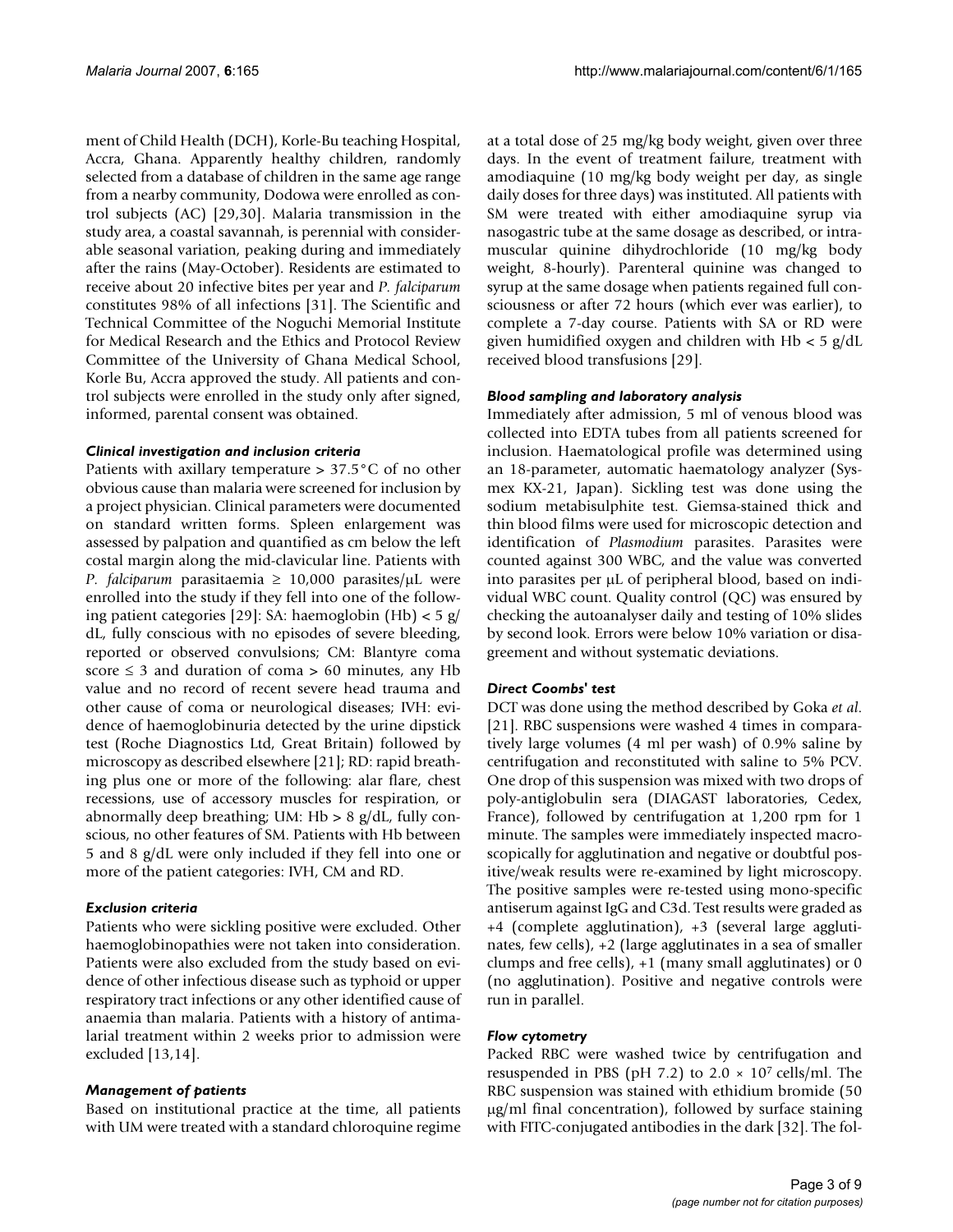lowing antibodies were used: Mouse  $\text{IgG}_1$  FITC (Pharmigen International, 33814X, San Diego, CA, USA); CD35 (Pharmigen, 30961A); IgG (Becton Dickinson, San Jose, CA, USA, 345140 $\{5140\}$ ); Mouse IgG<sub>2a</sub> FITC (Pharmigen, 33034X); CD55 (Pharmigen, 33571A); Mouse  $\text{IgG}_1$ pure (DAKO, Glostrup, Denmark, X 0931); C3bαβ (Cymbus Biotechnology Ltd., Hampshire, UK, CBL 189 for  $\alpha$ ; CBL 190 for β); Rabbit IgG pure (Zymed Laboratories, INC., San Franscisco, California, USA, 81245172); C3d pure (DAKO, A 0063); C3d FITC (DAKO, F 0323) and controls (Goat anti-mouse FITC (DAKO, F0479); Swine anti-rabbit FITC (DAKO, F0054). After incubation, cells were washed twice with cellwash (Becton Dickinson) by centrifugation and samples were stored at 4°C in the dark till acquisition on a FACScan flow cytometer (Becton Dickinson, Japan). A minimum of 10,000 RBC were acquired and analysis was done by the CellQuest programme. The cut-off point was 101 on both axes.

# *Statistical analysis*

Statistical analysis was performed using SigmaStat software package (Jandel Scientific). Continuous variables were compared between groups using the student t-test or one way analysis of variance (ANOVA). For data that were not normally distributed and could not be normalised by logarithmic transformation a one-way ANOVA on ranks was used. Correlation between parameters was determined by Spearman rank order test. Proportions were compared using the Chi-square test, or Fisher's exact test. Variables that showed significant or near-significant differences between groups by univariate analysis or that were otherwise considered relevant for the study were entered in a conditional logistic regression analysis and in a multiple regression analysis. P-values < 0.05 were considered significant.

# **Results**

# *Characteristics of the patient categories and controls*

A total of 484 parasitaemic patients were screened for enrolment of which 87 patients with distinct clinical presentations of SM were included, 36 SA, 18 IVH, 27 CM and 6 RD. Their clinical characteristics together with those of UM patients and AC are summarised in Table 1. SA patients were younger (mean age = 2.5 yrs.) than the other categories of patients and the AC group (mean age 5.7 yrs.) ( $p < 0.001$ ). SA had the lowest mean Hb  $(4.1 \text{ g/dL})$ , followed by RD (5.5  $g/dL$ ) and IVH (6.5  $g/dL$ ). The highest mean Hb was found in AC (10.9 g/dL). All the patient categories had high parasitaemia whilst AC had the lowest parasite density (geometric mean,  $1.4 \times 10^3$  parasites/ $\mu$ L). The geometric mean parasite densities of SA and UM cases (63.0 and 57.3  $\times$  10<sup>3</sup> parasites/µL respectively) were significantly lower than those of the IVH, CM and RD cases  $(98.7 \times 10^3, 114.9 \times 10^3 \text{ and } 80.9 \times 10^3 \text{ parasites/µL}$ , respectively,  $p < 0.001$ ). In order to study the effect of complement activation on RD, the data were re-analysed for all patients with SM, including those with overlapping clinical manifestations. The characteristics of these 104 children is summarised in Figure 1. Forty-six children had Hb < 5 g/dL, 34 had coma score  $\leq$  3, 22 had haemoglobinuria and 20 had RD.

# *Association of variables in children with severe malaria*

Of all the parameters tested, only age and spleen size showed a significant correlation with Hb (Table 2). Age was positively correlated with Hb  $(r = 0.379, p = 0.002)$ , and spleen size was inversely correlated to Hb (r = -0.402,  $p = 0.001$ ).

#### *Clinical characteristics of DCT positive and negative patients and controls*

Of all the patients screened (484), 27.0% (131) were DCT positive. Most of the sensitisation was due to C3d alone (87.8%), with a small proportion being ascribed to IgG alone (2.3%) or to both (9.9%). Children below 5 years formed 84.7% (111/131) of the DCT positives relative to those of 5 years and older, OR = 3.8 (95% CI, 2.2–6.7, p < 0.001). There was a high prevalence of DCT positive cases in the RD (50.0%), IVH (38.8%) and SA (27.8%) patients whereas UM and CM had 9.5% and 11.8% prevalence respectively. Surprisingly, 26.3% of the AC patients had positive DCT (Table 1). When overlapping cases were included in the analysis, RD patients still had the highest DCT positive rate with (50.0%, (10/20)), followed by IVH (45.5%, (10/22)); SA (34.8%, (16/46)) and CM (20.6%, (7/34)), Figure 1. Of all the children with severe forms of malaria (SM, n = 104), 33 (31.6%) were DCT positive (Table 3). There were no significant differences in age and parasitaemia between the DCT positive and the DCT negative patients of the SM ( $p > 0.05$ , Table 3), whereas the mean Hb was significantly lower in the DCT positive patients ( $p < 0.001$ ). Although there was a trend toward higher prevalence of a positive DCT in RD, IVH, and SA, compared with CM, these associations were not statistically significant (Table 3).

# *Relationship between DCT result and RD*

Out of 20 RD cases, 50.0% (10/20) were DCT positive compared with  $27.4\%$  ( $23/84$ ) non RD cases,  $p = 0.092$ . Furthermore, the strength of the DCT result (0–4) correlated significantly with RD (standard coefficient  $β = -$ 0.304,  $p = 0.006$ ). Since children with RD appeared to be more likely to have DCT positive results compared to those without RD, the relationship between DCT result and RD was further investigated using multiple linear regression where the strength of the DCT result, Hb, coma score, and age were tested for their contribution to RD. In this model, Hb (β = -0.341, p = 0.012) and coma score (β  $= -0.256$ ,  $p = 0.031$ , Table 4) emerged as the strongest predictors of RD compared with DCT grade ( $β = 0.228$ ,  $p =$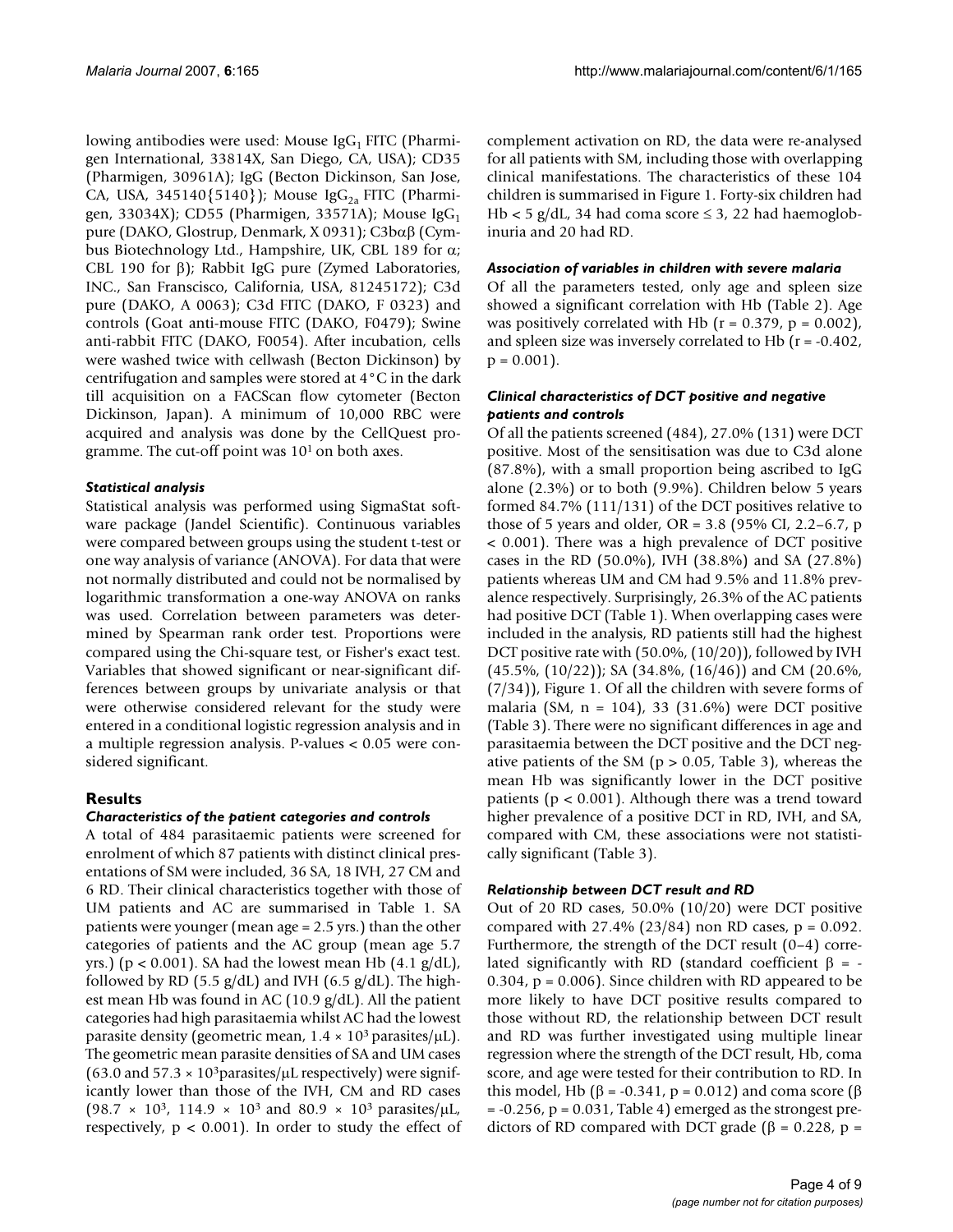

#### Figure 1

**Clinical categories of children with severe malaria**. Children admitted to the paediatric ward of the Korle-Bu teaching hospital, Accra, with severe malaria (SM). Symptoms of SM included coma (score ≤ 3 on the Blantyre coma scale), severe anaemia (SA) (haemoglobin [Hb] < 5.0 g/dL), intravascular haemoloysis (IVH, evidence of haemoglobinuria), and respiratory distress (RD). The number of children showing the various symptoms, as well as the mean (SEM) Hb (in g/dL) and parasitaemia (Para, in parasites per µL) plus prevalence of a direct Coombs' test (DCT) is shown. NP, no patient.

|  |  | Table I: Demographic, clinical and laboratory characteristics of patients and healthy controls |  |
|--|--|------------------------------------------------------------------------------------------------|--|
|  |  |                                                                                                |  |

| <b>Characteristics</b>                                                              | <b>SA</b>                  | <b>IVH</b>        | CM                 | <b>RD</b>           | <b>UM</b>              | AC.                 | p value              |
|-------------------------------------------------------------------------------------|----------------------------|-------------------|--------------------|---------------------|------------------------|---------------------|----------------------|
| n                                                                                   | 36                         | 18                | 27                 | 6                   | 21                     | 19                  |                      |
| Female sex, %                                                                       | 43.7                       | 21.1              | 40.7               | 60.0                | 42.8                   | 47.8                |                      |
| Mean Age, years (95% CI)                                                            | $2.5**$ (1.8-3.1)          | $4.8(3.1 - 6.6)$  | $4.3(3.3-5.3)$     | $2.7**$ (2.0-5.5)   | $5.2(3.6-6.8)$         | $5.7(4.4-7.1)$      | < 0.001 <sup>b</sup> |
| DCT Positive, n (%)                                                                 | $10*(27.8%)$               | 7* (38.8%)        | 4(11.8%)           | $3*50.0%$           | 2(9.5%)                | $5.0* (26.3%)$      | < 0.05a              |
| Mean Hb, g/dL (95% CI)                                                              | $4.1(3.8-4.3)$             | $6.5(5.6 - 7.4)$  | $7.2(6.4 - 8.0)$   | $5.5(4.6-6.2)$      | $9.2(8.5-9.8)$         | $10.9(10.6-11.4)$ - |                      |
| Parasite density, geometric mean<br>parasites $\times$ 10 <sup>3</sup> /µL (95% CI) | $63.0$ *** $(34.3 - 94.1)$ | 98.7 (47.6–284.5) | 114.9 (67.4–162.6) | $80.9$ (12.1-256.9) | $57.3***$ (41.0-107.3) | $1.4(0-2.9)$        | < 0.001 <sup>b</sup> |
| Spleen size, cm (95% Cl)                                                            | $2.3(1.5-3.0)$             | $0.6(0-1.6)$      | $0.7(0.1 - 1.4)$   | ND.                 | $1.9(0.6 - 3.2)$       | <b>ND</b>           |                      |

Non-overlapping patient groups (see text). SA, severe anaemia (Hb < 5 g/dL). IVH, intravascular haemolysis with evidence of haemoglobinuria. CM, cerebral malaria (coma score ≤ 3). RD, respiratory distress. UM, uncomplicated malaria with Hb > 8 g/dL. AC, healthy, asymptomatic controls. DCT, direct Coombs' test. \*Significantly higher than UM and CM. \*\* Significantly lower than CM, UM and AC. \*\*\* Significantly lower than IVH and CM. ND, not done.

a = Calculated using *X*<sup>2</sup>

b = Calculated using ANOVA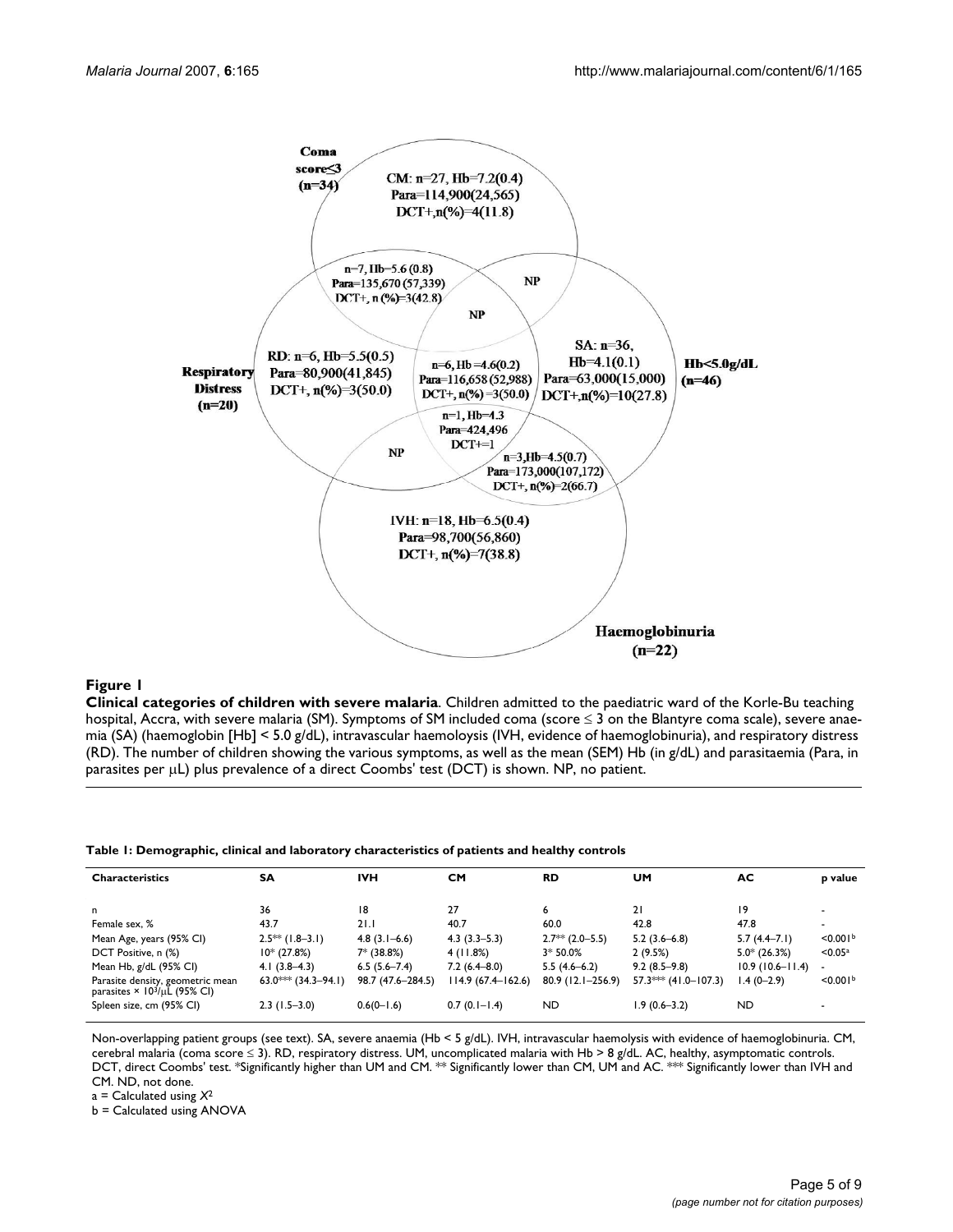|                             | Hb    |       | Spleen               |                | Coma                          |                         | Log para                                      |                                  |
|-----------------------------|-------|-------|----------------------|----------------|-------------------------------|-------------------------|-----------------------------------------------|----------------------------------|
| Variable                    |       | Ð     |                      | Þ              |                               | b                       |                                               | Þ                                |
| Age<br>Hb<br>Spleen<br>Coma | 0.379 | 0.002 | $-0.066$<br>$-0.402$ | 0.610<br>0.001 | $-0.142$<br>$-0.201$<br>0.270 | 0.265<br>0.114<br>0.032 | $-0.0618$<br>$-0.053$<br>$-0.170$<br>$-0.208$ | 0.630<br>0.678<br>0.183<br>0.102 |

| Table 2: Correlation between variables in children with severe or uncomplicated malaria |  |
|-----------------------------------------------------------------------------------------|--|
|-----------------------------------------------------------------------------------------|--|

Hb, haemoglobin. Spleen size, cm below left costal margin. Coma, score ≤ 3 on the Blantyre coma scale. Para, parasite (per µL). Patients analysed here are all the SM and UM cases (n = 125). Asymptomatic controls (AC) are not included.

0.061) and age (β = 0.208 and p = 0.820). These results suggest that the association between RD and DCT may be related to the role of DCT in precipitating anaemia.

#### *Relationship between opsonins (C3d and C3b*αβ*) and complement regulatory proteins (CD35 and CD55) in different patient categories*

The association between the DCT method and flow cytometry was confirmed by a positive correlation between DCT grade and MFI after surface staining of RBC with anti-C3d ( $r = 0.53$ ,  $p < 0.001$ , Figure 2). In order to study the influence of complement regulatory proteins on clinical outcome, binding of C3d and C3bαβ and expression of CD35 and CD55 on the RBC surface were measured by flow cytometry in a subset of the patients (Table 5). As shown in Table 5, there were no differences in any of the tested parameters between the main clinical groups ( $p > 0.7$ ). The binding of C3b $\alpha\beta$  correlated significantly with CD35 and CD55 ( $p < 0.001$ ) in children with SM, Figure 3. There was no correlation between C3d and either CD35 or CD55 ( $p > 0.05$ , data not shown).

# **Discussion**

Results from the present study show that infection with *P. falciparum* parasites stimulates complement activation, consistent with previous studies [21-23,33]. The complement activation was associated with reduced Hb-levels [21,22[,24](#page-8-0)]. A central molecule in this association appears to be C3d that can opsonise the RBC for erythrophagocytosis. To a large extent, the erythrophagocytosis is mediated by macrophages, as indicated by increased levels of neopterin [29,30,[34\]](#page-8-1), which is a marker of macrophage activation [35]. The combination of activated macrophages and RBC opsonised by complement after activation will lead to increased erythrophagocytosis and decreased Hb as demonstrated in other studies [21[,36](#page-8-2)]. This was reflected in an inverse correlation between spleen size and Hb and a trend toward larger spleen size in DCT positive than in DCT negative patients. Thus, phagocytosis of iRBC caused by macrophages in the spleen, enhanced by the opsonisation of RBC by C3d, may be one of the mechanisms by which Hb drops due to *P. falciparum* infection. However, a prospective study comparing DCT positive and negative patients in relation to drop in Hb after initiation of treatment would be relevant to confirm a causal relationship.

Complement activation could additionally contribute to malarial anaemia by direct lysis of infected RBC [5]. However, both this and a previous study [21] only showed a weak and insignificant association between DCT results and haemoglobinuria. Other factors apart from complement that may trigger IVH in malaria are drugs such as chloroquine [13,14], genetic factors [10,37] and autoim-



| <b>Characteristics</b>                         | <b>DCT</b> positive | <b>DCT</b> negative | <b>P</b> value       |
|------------------------------------------------|---------------------|---------------------|----------------------|
| n (%)                                          | 33 (31.6%)          | 71 (68.2%)          | $\blacksquare$       |
| Age, years                                     | $3.3(2.5-4.0)$      | $4.0(3.4 - 4.6)$    | 0.11 <sup>b</sup>    |
| Hb, g/dL                                       | $5.0(4.3-5.6)$      | $6.6(6.1 - 7.1)$    | < 0.001 <sup>b</sup> |
| Parasite density, $\times$ 10 <sup>3</sup> /µL | 125.6 (81.5–169.7)  | 139.7 (107.6-171.8) | 0.33 <sup>b</sup>    |
| Mean spleen size, cm                           | $2.1(1.1-3.1)$      | $1.2(0.6 - 1.8)$    | 0.09 <sup>b</sup>    |
| SA, n (%)                                      | 16 (48.5%)          | 30 (42.3%)          | 0.70a                |
| CM, n (%)                                      | 7(21.2%)            | 27 (38.0%)          | 0.15 <sup>a</sup>    |
| Haemoglobinuria, n (%)                         | 10(30.3%)           | 12(16.9%)           | 0.19a                |
| Mortality, n (%)                               | 4(12.1%)            | 15(21.1%)           | 0.40a                |

Data are mean (95% confidence interval) unless otherwise indicated. Patients include all patients in Figure 1. Thus, the same patient can appear in several categories.

 $a =$  Calculated using  $X^2$  or Fischer's exact test

b = Calculated using, student t-test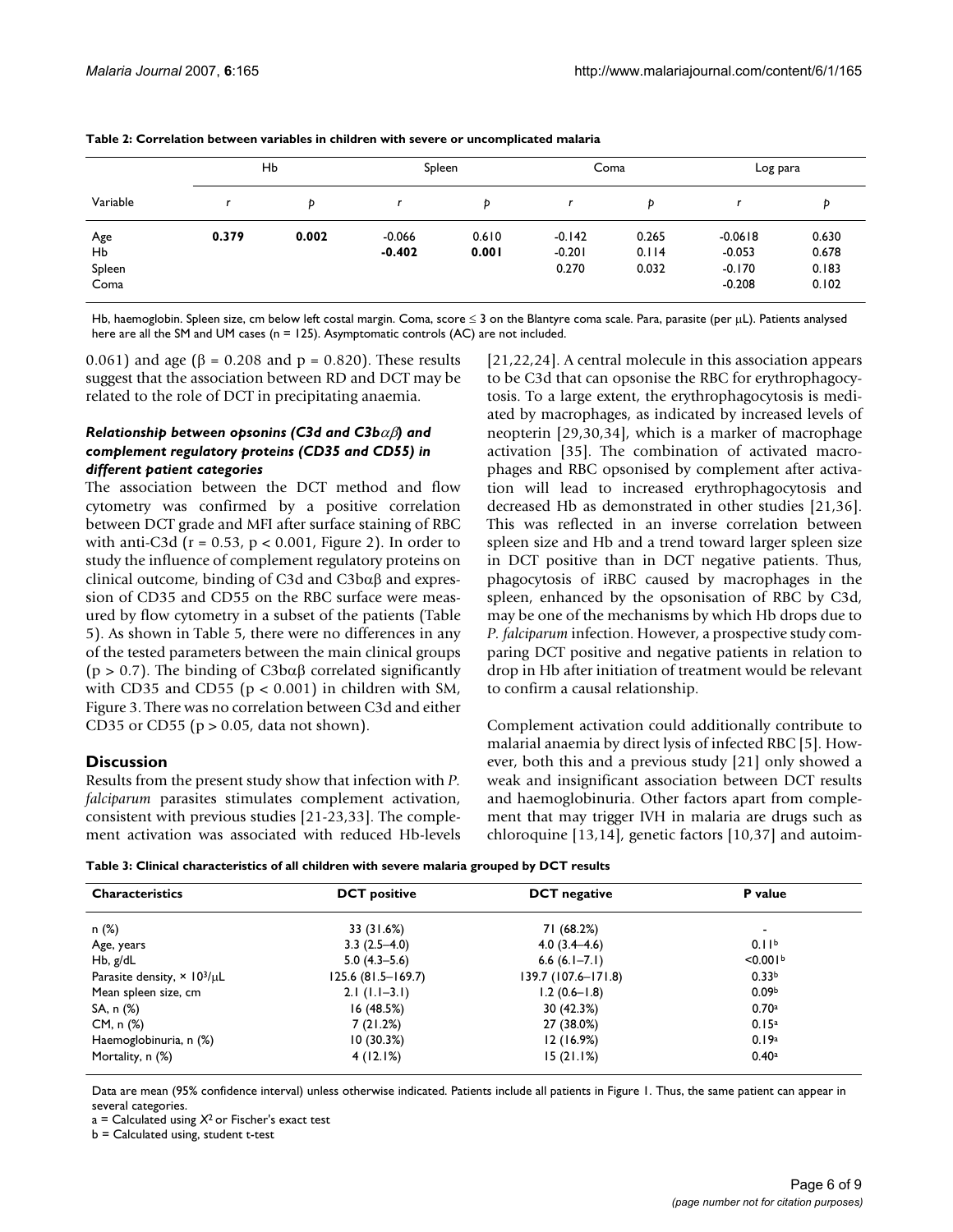| Characteristics   | Standard coefficient $(\beta)$ | P-value |  |
|-------------------|--------------------------------|---------|--|
| Age (years)       | 0.208                          | 0.820   |  |
| Coma score        | $-0.256$                       | 0.031   |  |
| $Hb$ (g/dL)       | $-0.341$                       | 0.012   |  |
| DCT grade $(0-4)$ | 0.228                          | 0.061   |  |

**Table 4: Multiple regression analysis of variables predicting respiratory distress**

NB: Patients analysed here are all the SM and UM cases (n = 125). AC were not included.

munity [38]. Apart from excluding sickle cell genes, other factors were not controlled for in this study. However, the lack of association between DCT and IVH suggests that the main contribution of complement activation to the pathogenesis of malarial anaemia is opsonisation for erythrophagocytosis. The surprisingly high prevalence of DCT positives in the AC group indicates that a number of apparently healthy children may have an activated complement system. In a related study [39], it was observed that asymptomatic *P. falciparum* infection resulted in immune activation and anaemia in semi-immune children. The present study suggests that complement activation could contribute to the low Hb in the semi-immune children.



# Figure 2

**DCT results compared with flow cytometry using anti-C3d**. RBC suspensions from 30 DCT positive and negative SM patients were stained with ethidium bromide and monoclonal antibodies to detect surface-bound C3d. Association between DCT results and flow cytometry results for C3d are shown by scatter plots with regression line. MFI, mean fluorescence intensity. DCT was graded as accordingly as +4 (complete agglutination), +3 (several large agglutinates, few cells), +2 (large agglutinates in a sea of smaller clumps and free cells), +1 (many small agglutinates), 0 (no sign of agglutination).



#### **Figure 3**

**Association of CD55 and CD35 with C3**αβ **in children with severe malaria**. Correlation between C3bαβ and complement regulatory proteins (CD35 (complement receptor type 1) and CD55 (decay accelerating factor)) measured by flow cytometry on surfaces of RBC from 30 children with SM. Solid line: C3b $αβ$  vs CD55, r = 0.777, p < 0.001; dotted regression line: C3b $αβ$  vs CD35, r = 0.624, p < 0.001. MFI, mean fluorescence intensity.

In the present study the DCT [40] was used alongside flow cytometry to determine the relationship between the levels of complement fragments (C3bαβ) and regulatory proteins (CD35 and CD 55). Other investigators have shown that activation and levels of regulatory proteins on surfaces of RBC are related to RBC loss in malaria [25,28]. In contrast, the present study did not find any relationship between anaemia and CD35 and CD55 levels. Unlike the current study, the previous studies did not use strictly defined patient categories and, in some cases malaria diagnosis was not confirmed. However, the discrepancy could also be due to differences in responses to *P. falciparum* of children from distinct geographical locations or exposed to varying levels of malaria transmission. There is a need to perform additional investigations of the role of complement regulatory proteins in the pathogenesis of malaria anaemia. The correlation between C3 fragment deposition and CD35 and CD55 levels reported here confirms results from previous studies [41], and suggests an adequate role of CD55 in regulating the extent of haemolysis in the studies patients.

Increased levels of inflammatory mediators have been shown to play a role in RD [29]. High levels of complement factors being reported here may implicate a synergistic role of these complement factors and inflammatory mediators in causing the RD due to *P. falciparum* infection. Such a synergistic interaction has been shown to take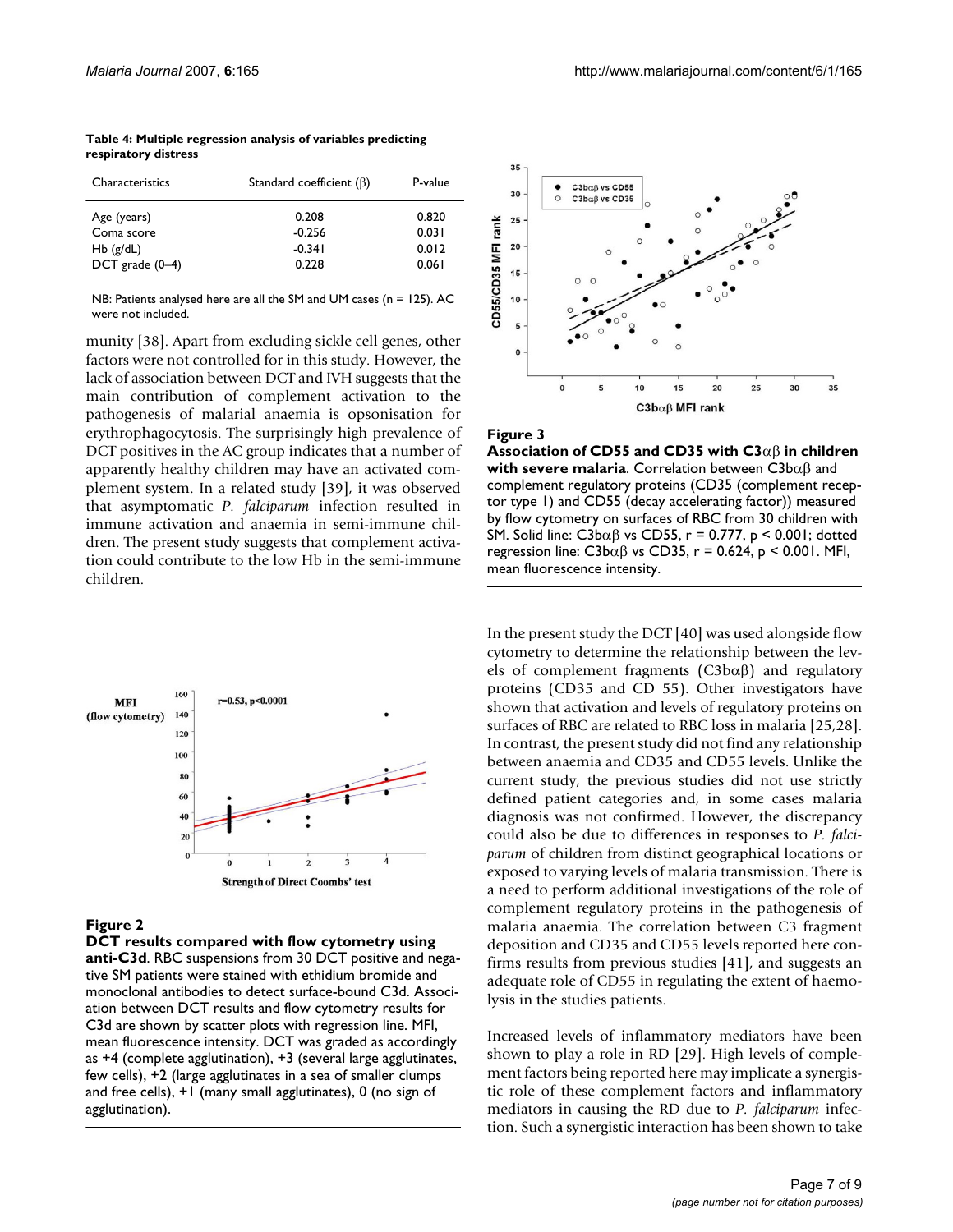| Complement<br>factors | Patient Categories and Controls |                  |                  |                 |                   |                      |  |  |
|-----------------------|---------------------------------|------------------|------------------|-----------------|-------------------|----------------------|--|--|
|                       | $SA, n = 11$                    | IVH, $n = 8$     | $CM, n = 11$     | $UM. n = 10$    | $AC, n = 11$      | P value <sup>a</sup> |  |  |
| CD <sub>35</sub>      | $2.10(1.6-2.6)$                 | $2.09(1.4-2.7)$  | $2.08$ (1.7-2.5) | $1.85(1.6-2.1)$ | $1.97(1.7-2.2)$   | 0.88                 |  |  |
| CD55                  | $2.05(1.5-2.5)$                 | $1.76(1.4-2.1)$  | $1.94(1.7-2.2)$  | $1.85(1.7-2.0)$ | $1.98(1.7-2.3)$   | 0.81                 |  |  |
| $C3b\alpha\beta$      | $2.90(0.7-5.1)$                 | $2.74$ (1.1–4.5) | $1.94(1.1-2.8)$  | $2.11(1.4-2.8)$ | $3.30(1.2 - 5.4)$ | 0.76                 |  |  |

| Table 5: MFI levels of complement factors and regulatory proteins by patient categories |  |  |  |
|-----------------------------------------------------------------------------------------|--|--|--|
|-----------------------------------------------------------------------------------------|--|--|--|

Data are represented as means (95% confidence intervals). CD35, Complement receptor type 1. CD55, Decay accelerating factor. C3bαβ, complement fragment from breakdown of C3b.

a = Calculated using one-way ANOVA.

place during cardiac surgery with cardiopulmonary bypass (CBP) [42]. Similarly, in addition to complement activation during severe malaria infection, there is an imbalance between pro- and anti-inflammatory cytokines. Thus in children with SA complicated by RD, institution of effective treatment during the early phase of infection appears to be critical to survival [3,43]. The application of simple clinical and laboratory guidelines identifying children likely to develop SM and thus most in need for rapid interventions may thus improve survival and reduce unnecessary use of blood transfusion [3]. This study demonstrates that DCT can be used as a simple and reliable method of measuring complement activation in children with acute malaria and may be used to predict progression of UM to SA-RD and SA+RD. Prospective studies are needed to validate this diagnostic approach.

# **Conclusion**

The data presented here, supports a role for complementmediated removal of RBC through erythrophagocytosis in the pathogenesis of malarial anaemia. In contrast to previous studies there was no relationship between the severity of anaemia and levels of complement receptor 1 or decay accelerating factor. Complement activation could also be involved in the pathogenesis of RD but larger studies are needed to confirm this finding. In addition the study demonstrates that DCT might be used as a simple method of predicting development of complications but this need to be studied prospectively in subsequent investigations.

# **Competing interests**

The author(s) declare that they have no competing interests.

# **Authors' contributions**

GKH designed the study, carried out laboratory work, data analyses and interpretation and drafted the manuscript. BQG and GOA assisted with design of study, selection, clinical examination and management of patients, as well as revision of manuscript for intellectual content. MMA and EO assisted with Coombs' test and data analysis. KH

was involved with data analysis and extensive revision of manuscript for intellectual content. JKAT, DD and MFO designed the flow cytometry with GKH, acquired and analyzed the data. GAA was involved in data analyses, and preparation and revision of manuscript. JALK and BDA were involved in the design of experiment, data analysis and revision of manuscript for intellectual content.

# **Acknowledgements**

Children and their guardian/parents are thanked for participating in this study. Messrs John Arko-Mensah and William Vanderpuije are thanked for technical assistance. This study received financial support from United Nations Development Programme/World Bank/World Health Organization Special Programme for Research and Training in Tropical Diseases (TDR) (Multilateral Initiative on Malaria/TDR grant 980037); Programme for Enhancement of Research Capacity in Developing Countries, Danish International Development Assistance (DANIDA).

#### **References**

- 1. Marsh K, Foster D, Waruiru C, Mwangi I, Winstanley M, Marsh V, Newton C, Winstanley P, Warn P, Peshu N, Pasvol G, Robert SR: **[Indicators of life-threatening malaria in African children.](http://www.ncbi.nlm.nih.gov/entrez/query.fcgi?cmd=Retrieve&db=PubMed&dopt=Abstract&list_uids=7723795)** *N Engl J Med* 1995, **332:**1399-404.
- 2. English M, Sauerwein R, Waruiru C, Mosoboi M, Obiero J: **Acidosis in severe childhood malaria.** *QJMed* 1997, **90:**263-270.
- 3. English M, Ahmed M, Ngando C, Berkley J, Ross A: **[Blood transfu](http://www.ncbi.nlm.nih.gov/entrez/query.fcgi?cmd=Retrieve&db=PubMed&dopt=Abstract&list_uids=11853798)[sion for severe anaemia in children in a Kenyan hospital.](http://www.ncbi.nlm.nih.gov/entrez/query.fcgi?cmd=Retrieve&db=PubMed&dopt=Abstract&list_uids=11853798)** *Lancet* 2002, **359:**494-495.
- <span id="page-7-0"></span>4. Devakul K, Harinasuta T, Kanakorin K: **Erythrocyte destruction in** *Plasmodium falciparum***[: an investigation of intravascular](http://www.ncbi.nlm.nih.gov/entrez/query.fcgi?cmd=Retrieve&db=PubMed&dopt=Abstract&list_uids=4906994) [haemolysis.](http://www.ncbi.nlm.nih.gov/entrez/query.fcgi?cmd=Retrieve&db=PubMed&dopt=Abstract&list_uids=4906994)** *Ann Trop Med Parasitol* 1969, **63:**317-325.
- 5. O'Donnell A, Weatheral DJ, Taylor AM, Reeder JC, Allen SJ: **Muscle cell injury, haemolysis and dark urine in children with** *falciparum* **[malaria in Papua New Guinea.](http://www.ncbi.nlm.nih.gov/entrez/query.fcgi?cmd=Retrieve&db=PubMed&dopt=Abstract&list_uids=16527319)** *Trans R Soc Trop Med Hyg* 2006, **100:**817-825.
- 6. Breman GJ, Martins S, Alilio MA: **Conquering the intolerable burden of malaria.** *Am J Trop Hyg* 2004, **71(Suppl 2):**1-15.
- 7. Oduro AR, Koram KA, Rogers W, Atuguba F, Ansah P, Anyorigiya T, Ansah A, Anto F, Mensah N, Hodgson A, Nkrumah F: **Severe falciparum malaria in young children of the Kassena-Nankana district in northern Ghana.** *Mal J* 2007, **6:**96.
- 8. Morch K, Ferugho SL, Ormaasen V, Bruun JN, Tidsk : **Severe falciparum malaria treated with exchange transfusion.** *Tidssk Nor Laegeferon* 2002, **122:**999-1001.
- 9. Ekvall H, Arese P, Turrini F, Ayi K, Mannu F, Premji Z, Bjorkman A: **Acute haemolysis in childhood falciparum malaria.** *Trans Soc Trop Med Hyg* 2001, **95:**611-617.
- 10. Sarkar S, Prakash D, Marwaha RK, Garewal G, Kumar L, Singhi S, Walia BN: **Acute intravascular haemolysis in glucose-6-phosphate dehydrogenase deficiency.** *Ann Trop Paediat* 1993, **13:**391-394.